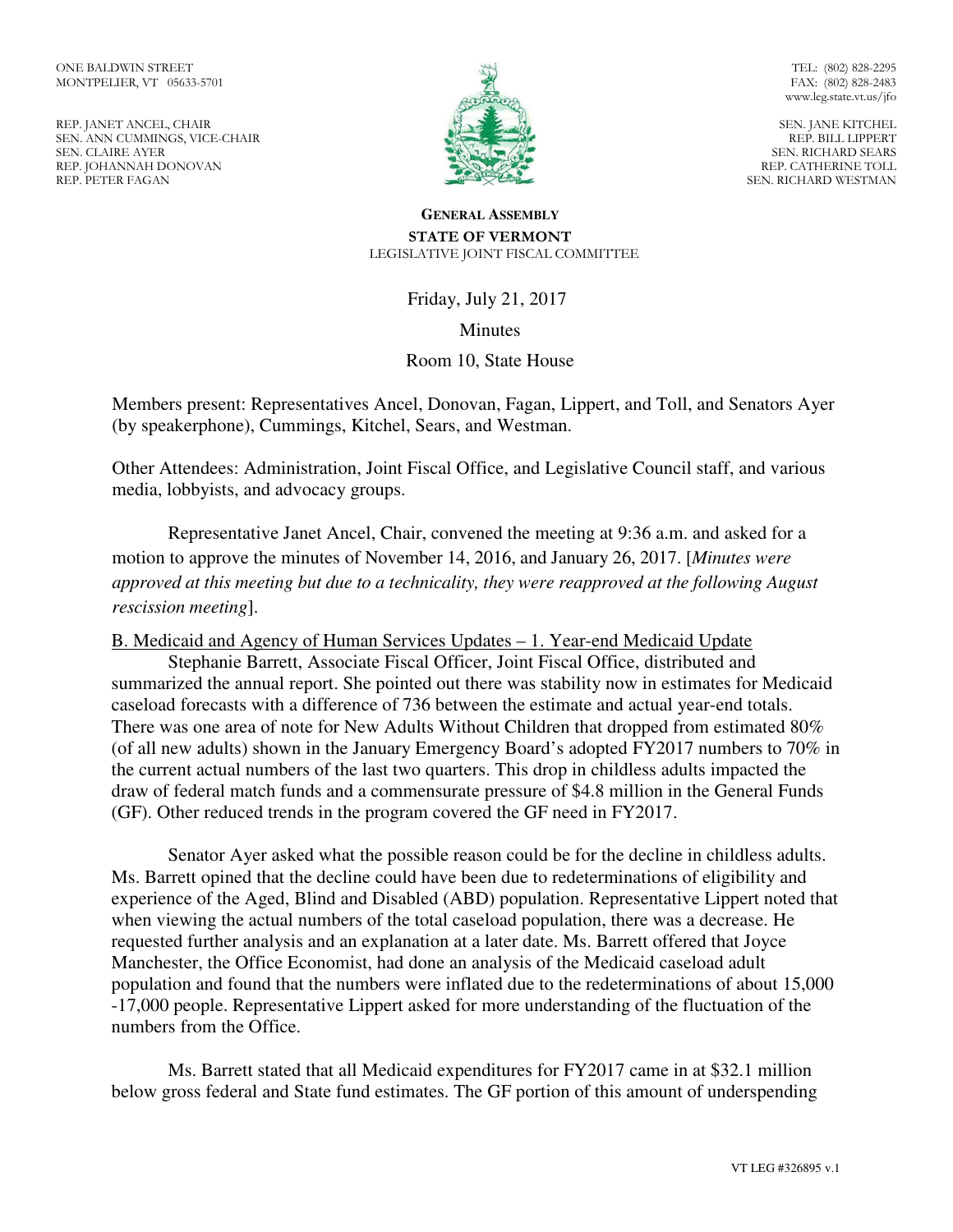Legislative Joint Fiscal Committee July 21, 2017 Minutes Page **2** of **11** 

was less than the average match as a result of several factors, including: the New Adult match issue already discussed, and a legislative mandate requiring that unused funding in Medicaid be returned to the caseload reserve, which resulted in a total of \$3.8 million being re-reserved. Also, the State Health Care Resources Fund was not able to meet its target revenue estimate by \$3.4 million. Finally a legislative mandate had required that \$1.25 million be held out of any unused carryforward in FY2018.

 Ms. Barrett explained that also reported was the year-end Choices for Care program position that was now entirely funded through Global Commitment. This program, per Act 85 of 2017, required the first use of the available year-end balance to fund a 1% program reserve fund for FY2018. There was a \$1.1 million reserve balance which was short of the \$1.9 million needed for the 1% reserve level, so this program has an approximate 0.6% reserve.

 In responding to Representative Ancel, Ms. Barrett confirmed that the Medicaid growth rate was .02% from actual FY2016 to actual FY2017. She referred to page 7 of the Medicaid year-end report and explained the cash position of the Global Commitment Fund (GCF). Act 85 utilized the GFC balance to meet the Medicaid portion of the new 27/53 reserve fund, where \$5.287 million was transferred to the reserves, leaving the FY2017 GCF balance with \$81.5 million. Legislation also allowed up to \$10 million of GCF to be used to offset FY2018 Corporate Tax GF revenue impacts (subsequent action did not rely on this \$10 million authority).

 Ms. Barrett continued her review of the year-end Medicaid report referring to page 8, the State Health Care Resources Fund. She explained the difference between the FY2017 adopted January 2017 Emergency Board revenue estimate and the FY2017 actual revenue receipts was \$3.4 million. Areas that reduced revenue were: the Cigarette Tax at \$700k below expectation; and the Ambulance Provider Tax with 31 providers that had not yet paid the tax. Senator Ayer inquired what the repercussions were for an ambulance provider not paying the tax. Ms. Barrett stated the Office would get that information to the Committee. The Committee agreed with Senator Ayer that the intent of the ambulance provider tax was to enable the State to leverage funds to increase the amount all providers were paid. Representative Ancel offered that it was not surprising the tax was difficult to estimate since it was new to the Fund. Ms. Barrett explained that the hospital provider tax estimate was slightly off but the most difficult revenue amount to estimate was recoveries, which came from the Attorney General's Medicaid Fraud Fund.

 Ms. Barrett stated that there could be program pressures in FY2018, including overpayment of manufacturers' pharmacy rebates in the range of \$8 million; and the BlueCross BlueShield (BCBS) reconciliation process related to the Exchange not yet budgeted in FY2018 and could have an impact of \$8 to \$10 million. There were other possible pressures that were not known, such as built in savings targets, that may not be realized, and federal funding uncertainties.

 Representative Toll asked if the reconciliation payments to BCBS were ongoing. Ms. Barrett referred to Cory Gustafson, the Commissioner of the Department of Vermont Health Access' memo to the Committee, dated July 21, 2017, and titled '2016 Qualified Health Plan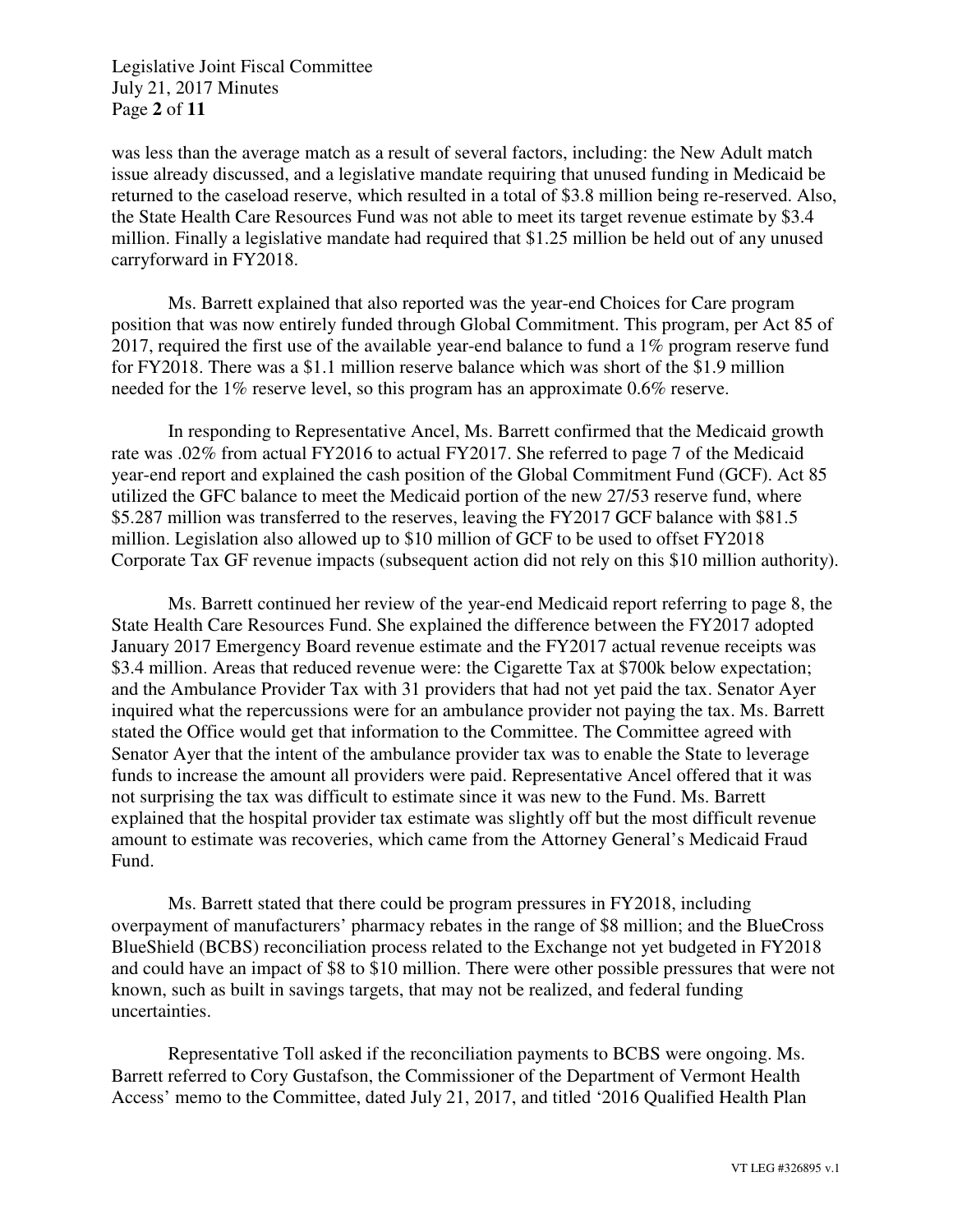Legislative Joint Fiscal Committee July 21, 2017 Minutes Page **3** of **11** 

Reconciliation,' and then advised the Committee to hear from the Department on the payment methodologies. Senator Kitchel asked if there was an analysis between the old and new methodologies to estimate payments, and if so why was the decision made to move to the current methodology. She added that it had been several years of significant payments to BCBS. Sarah Clark, Chief Financial Officer, Agency of Human Services, stated she was not aware of an analysis of the past and future payment methodologies but would followup with the Commissioner for a response to the Committee. The Chair suggested the Department respond in writing and if the Committee had questions, it could invite Commissioner Gustafson to its next Committee meeting in September. Representative Lippert asked that the response include the rationale for changing the policy, and whether the contract mentioned in the Commissioner's memo had been signed and who was the independent third party mentioned in the memo. Ms. Clark explained that the contract had not yet been signed and the Department was still in its procurement process.

#### 2. Other Agency of Human Services Updates

Ms. Clark distributed a memo from Commissioner Gustafson, dated July 21, 2017 with the subject of "Preparation for 2018 Open Enrollment," and then reviewed the Agency of Human Services (AHS) FY2017 closeout process using a presentation. The Agency spends roughly \$4 billion annually with \$5.6 million for administrative costs or 0.81% of the total budget. Per Act 85 of 2017, the AHS was required to carryforward -\$5.3 million in GF obligations. Of that \$3.7 million of GF was to be transferred to the Human Services Caseload Reserve. The Department of Vermont Health Access was required to carryforward \$200k by federal mandate for "the money follows the person program" Representative Ancel inquired how the Agency spends its budget. Ms. Clark explained that the Agency was the conduit between Departments for Medicaid funding, as well as other funding sources and programs.

Ms. Clark suggested that since the closeout information was preliminary, the Committee may want an update on federal receipts from the Agency at a later meeting. She explained that the Agency had a \$2 million federal deficit in FY2017. Reasons for this included: \$1.2 million deficit in DVHA for an annual reoccurring overspend in the CHIP administrative fund, which was capped at 10% at the federal level and the Agency decided to address in FY2017. The \$.09 million deficit in the Department for Children & Families (DCF) was primarily due to the Emergency Housing General Assistance Program. With an unanticipated increase in federal funds to the Agency minus the deficit, the Agency had a positive \$3.5 million in its budget.

Ms. Clark explained that the Department of Corrections had \$233k left on its bottom line in FY2017. The shortfall in DCF's Emergency Housing General Assistance Program was due to increased utilization and savings investments not meeting targets. The Agency found it had flexibility in its budget because of FY2017 estimates for the new Global Commitment Waiver and the 50/50 match on administrative funds that came in below targets. In addition, the increased match to the State was offset by the increased amount of funds to programs through enhanced matches. Ms. Clark promised to update the Committee when more information became available. The final impact to the State, whether it was positive or negative, would be included in the FY2018 BAA.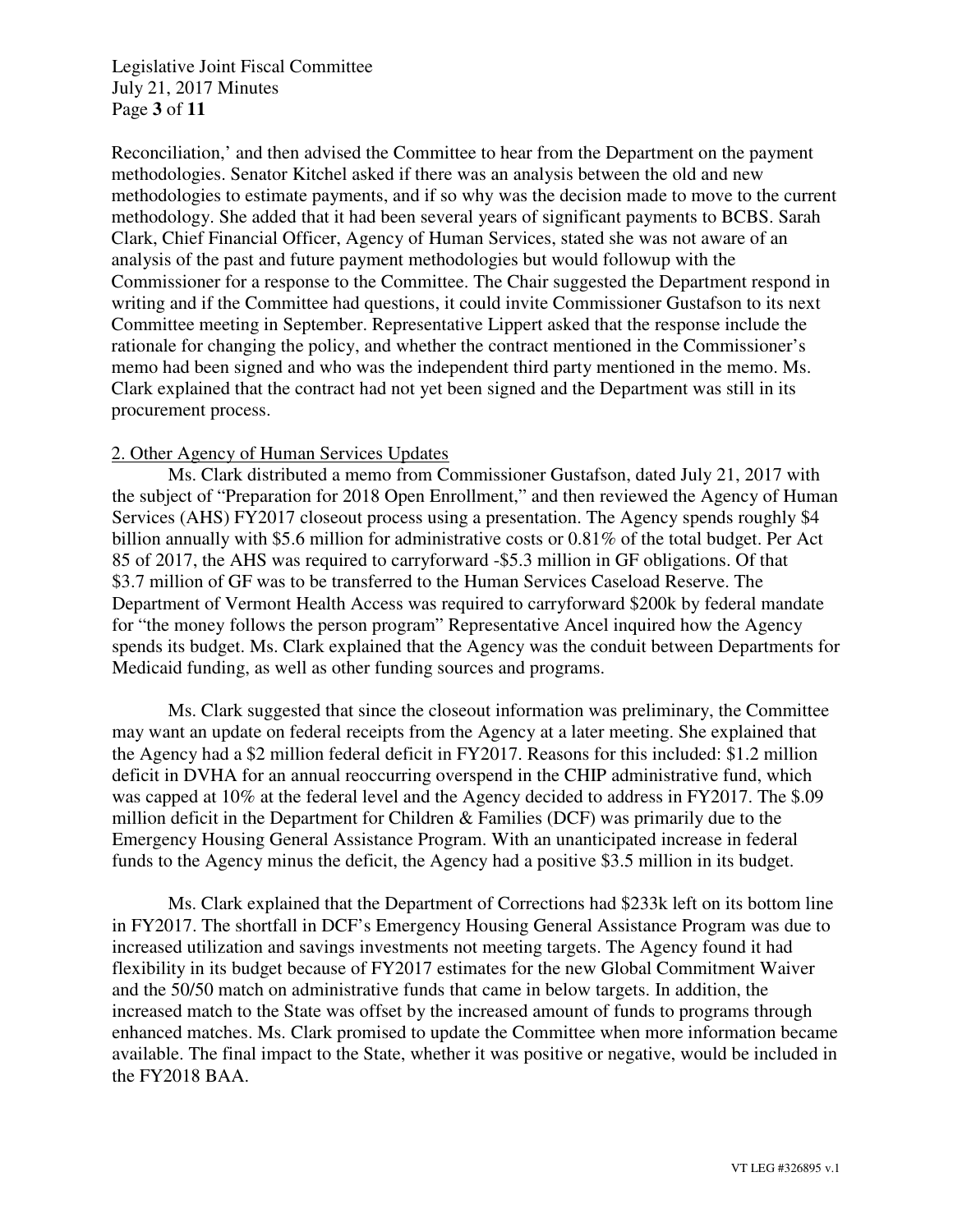Legislative Joint Fiscal Committee July 21, 2017 Minutes Page **4** of **11** 

Ms. Clark concluded with a chart that showed a trend in AHS of declining general funds over time. She explained the Agency was aware of looming State rescissions and uncertainties at the federal level for funding. Senator Cummings expressed concern of the possible impact with federal uncertainties to Vermonters served by the Agency. She asked if the Agency had a plan to protect the most vulnerable population from federal funding rescissions. Ms. Clark responded that the Agency was paying close attention to Congress and would work hard to protect Vermonters if funding issues arose.

## C.1. Administrative Updates – 1. Unencumbered Balances

David Cameron, Business Manager, Department of Financial Regulation, distributed a memo on FY2017 receipts available to the GF from the Insurance, Securities, and Captive Regulatory funds. He reviewed the three funds and the ending balances, announcing a final total of \$31.4 million available to the GF. Mr. Cameron added that legislation during the 2018 session would attempt to adjust the up and down spikes of revenue between bienniums starting in FY2019 by holding 50% of the receipts for the following fiscal year.

Mr. Cameron pointed out that the Securities Regulatory and Supervision Fund was approximately \$4.6 million above projections due to an increased Broker Dealers Investment Fee receipts and there could be further adjustments in the FY2018 BAA. Senator Kitchel inquired how many broker dealers were impacted by the fee that were not licensed in Vermont but resided out-of-state. Mr. Cameron stated the Department had initial concerns about that issue as well but found it not to be a problem since Broker Dealers are licensed nationally. Representative Toll asked if Vermont was in line with other states with Broker Dealer fees or was there capacity to increase them further. Mr. Cameron promised to send a summary of the Broker Dealer fee experience but suggested the fees were at a good rate.

#### C.2 – Preliminary Close-out

Brad Ferland, Deputy Secretary, Agency of Administration, and Adam Greshin, Commissioner, Department of Finance & Management, distributed information on the FY2017 preliminary close-out of the State budget. Deputy Secretary Ferland referred to the Direct Applications, Reversions, and Transfers summary box and explained there was a \$10.3 million balance in the GF because of unanticipated revenue exceeding estimates. Deputy Secretary Ferland mentioned an issue with Corporate Refunds that were budgeted but did not get disbursed to businesses. In addition, the Budget Stabilization Reserve was fully funded at the 5% statutory amount for a total of \$74 million. New reserve funds that were added and funded included the Caseload Reserve and the  $27<sup>th</sup>$  pay period and  $53<sup>rd</sup>$  Medicaid Reserve. Excess funds from the Budget Stabilization Reserve of \$10.38 million spilled over into the Balance Reserve (Rainy Day Fund).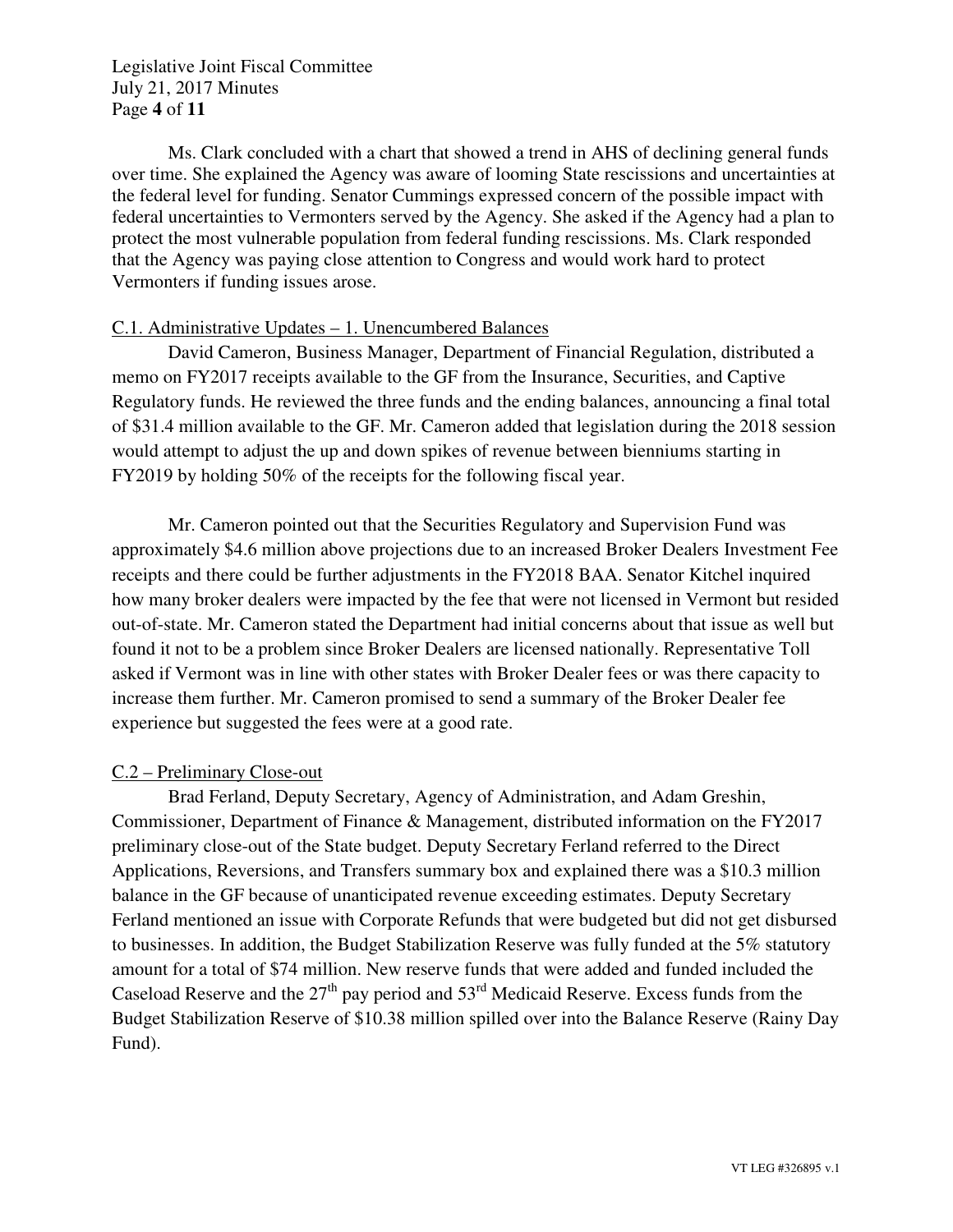Legislative Joint Fiscal Committee July 21, 2017 Minutes Page **5** of **11** 

Representative Lippert asked what would have happened if the Administration had paid out the Corporate Tax Returns on time. Deputy Secretary Ferland explained that leading up to March, revenue estimates showed the State carrying an \$18 million surplus, and a projected \$16.3 million in additional Corporate refunds to pay. Those refunds were being reviewed but were still obligations from FY2017. If Corporate refunds had been paid at the end of FY2017, there would not be a GF balance of \$10.38 million since that surplus would have been used for those refunds. Representative Ancel added that Corporate refunds were not unusual to pay but unusual events caused the delay in them coming due. Deputy Secretary Ferland offered that the extraordinary tax refunds could be due to many different scenarios, such as an acquisition or a sale of a business. He responded to Senator Ayer that the corporations had filed for the refunds but the Department of Taxes had requested further information before paying out the refund in performing its due diligence. Senator Kitchel added that Act 85 of 2017 had language to address the monetary payment for the known refunds but the amount had not yet been determined. Deputy Secretary Ferland explained that later in the day, the Emergency Board would receive an updated consensus forecast that would include the \$16.3 million rescission.

#### C.3 FY2018 One-time Corporate Tax Refund Plan

Commissioner Greshin distributed a FY2018 one-time Corporate Tax Refund Plan and stated the Agency attempted to create a plan that would have the least or no impact to Vermonters. Deputy Secretary Ferland explained that Act 85 of 2017 allowed the Administration two options for developing a one-time contingency plan in the case of extraordinary Corporate Tax refunds, including the use of \$10 million from the cash balance of the Global Commitment Fund, and up to \$5 million in special funds across departments. The Administration opted out of using the Global Commitment funds because of the federal budget unknowns. Deputy Secretary Ferland then reviewed the line items of the plan by first explaining that the plan would allow for the use of one-half of the GF Balance Reserve of \$5.19 million with Emergency Board approval and if the other half of the reserve were needed, it could be approved through the FY2018 BAA process. Representative Ancel asked about the statutory references for the reserve uses of the plan, and Deputy Secretary Ferland corrected the first notation that it would be approved within the BAA process rather than "no action required." There were three Special Fund Balance Transfer reversions within the plan, including a SF for statewide accounting costs within the Department of Finance & Management; and two SF from the Department of Public Safety from registry fee, and hazardous chemical fees. In responding to Senator Sears, Commissioner Greshin explained that the registry fee was from Medical Marijuana. There was \$1 million from a renegotiated contract for supplies, and \$1 million for a one-time transfer from VHCB that was sitting on the bottom line of the FY2018 budget.

Representative Ancel asked who was impacted by the use of the VHCB funds, or were there any impacts to Vermonters from other redirected use of funds. Stephanie Barrett, Associate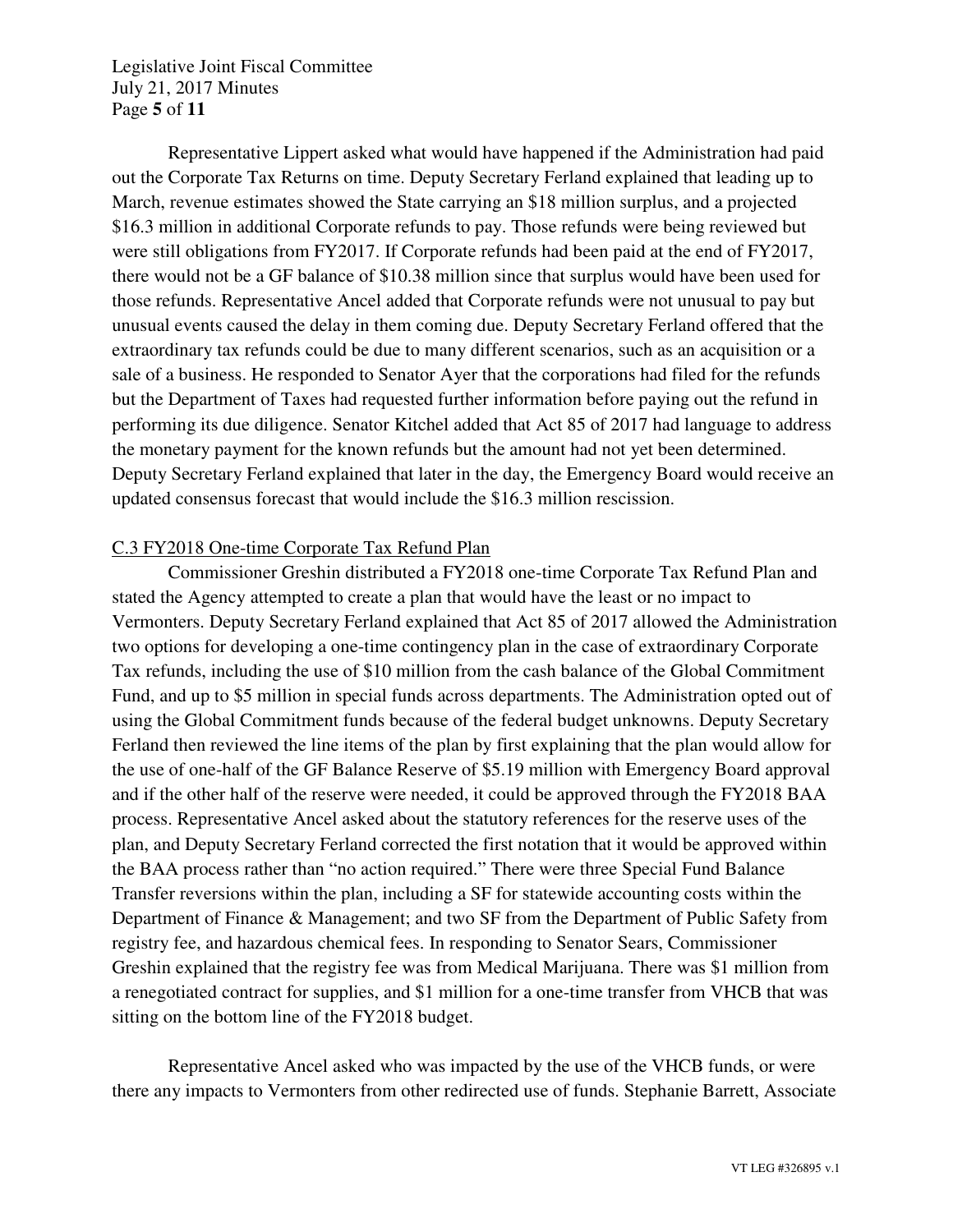Legislative Joint Fiscal Committee July 21, 2017 Minutes Page **6** of **11** 

Fiscal Officer, responded that the VHCB funds were never carried on the budget balance sheet, and, therefore never captured as additional money. Deputy Secretary Ferland added that the plan would be presented to the Emergency Board later in the day for action but no action was required by the Committee. Representative Lippert inquired where any unused funds would be used if the refunds came in lower than anticipated. Deputy Secretary Ferland responded the funds would revert back to the reserve.

## C.4. FY2017 Cost Savings

 Deputy Secretary Ferland distributed information and gave an overview of the Administration's FY2017 cost savings plan per Act 85 of 2017. The Administration's plan reduced 13 exempt positions to find the required \$550k in GF savings. In addition, a policy was implemented to disallow the future creation of additional exempt positions without prior approval by the Agency. The total exempt position GF saved was \$227,168 plus additional savings from the Department of Public Service and from the Pay Act appropriations that fulfilled the statutory requirements of the savings plan. Senator Ayer asked what the impact was to DVHA with the elimination of the two deputy commissioner positions. Deputy Secretary Ferland promised to get that information to the Committee later.

Senator Kitchel offered the historical context behind the policy decision for the costsavings measures through the elimination of exempt positions. There had been a significant growth in exempt positions with each Administration change, and the legislation for the costsavings allowed flexibility of how to find savings within the Administration. Representative Ancel inquired if all the eliminated positions were vacant at the time, and Deputy Secretary Ferland responded they were not. Senator Sears added that it allowed the Administration to find savings without the elimination of programs. However, he expressed concern for the impact on programs with the uncertainty of the federal budget. Deputy Secretary Ferland responded to members that the savings included benefits within the position savings.

## C.4 – Transportation Fund Appropriation Reductions

Joe Flynn, Secretary, and Lenny Leblanc, Chief Fiscal Officer, Agency of Transportation, distributed the FY2017 Transportation Fund (TF) Appropriation Reduction Plan for \$6.3 million and reviewed it with the Committee. Senator Kitchel asked what the impacts to rail and public transit were with the rescission. Secretary Flynn stated that Senator Mazza, Chair of the Senate Transportation Committee and the Joint Transportation Oversight Committee had been apprised of the reduction plan. He then responded to the question that funds were appropriated for rail but not spent in FY2017 because the projects had been delayed. However, those projects that had earmarks would need monitoring in FY2018. The reduction to public transit funds should not have a direct impact to those providers, but would delay some vehicle replacements by a year.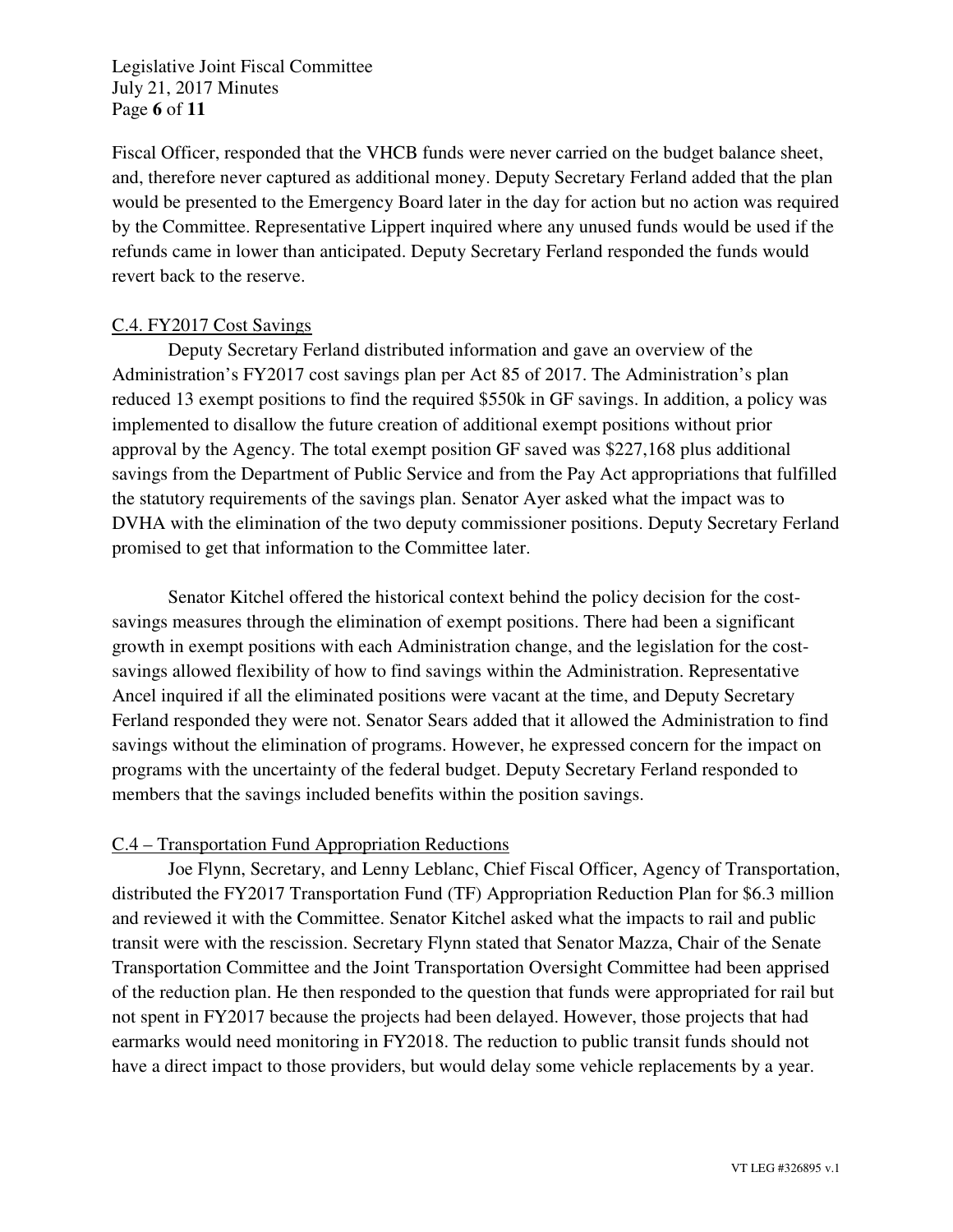Legislative Joint Fiscal Committee July 21, 2017 Minutes Page **7** of **11** 

In clarifying for Representative Lippert, Senator Westman explained that the reductions in transportation could slow projects down in FY2018. He expressed concern that the Administration did not provide an explanation of what projects may experience a slow down in FY2018 and how that would impact them. He hypothesized that the Vermont Western Corridor Rail Project (Middlebury Project) was where the impact would occur. Senator Ayer asked how the reductions would impact the Middlebury Project. Secretary Flynn responded that the reduction did not directly impact the Middlebury Project, and the Agency considered that project high priority.

 The Chair interrupted the Committee agenda to allow Ms. Clark to return to testify on a memo submitted by Commissioner Gustafson. Ms. Clark explained that the memo gave an update on open enrollment for the Exchange and invited questions to be e-mailed to her or the Commissioner for a response.

# D. Administration's Updates and Grant Approval – 1. General Assistance Housing Update of Anticipated Spending.

Ken Schatz, Commissioner, and Sean Brown, Deputy Commissioner of the Economic Services Division, Department for Children & Families, explained that the Emergency Assistance Housing Program was created to provide housing to Vermont's most vulnerable through short-term and very restrictive criteria as a bridge between other programs that would encourage recipients to move on to more permanent housing. Senator Kitchel referenced a memo from the Department on June 28, 2017, and the Commissioner explained that the memo went out to Housing and Homelessness Providers and Advocates to explain the Department's challenges it faced with the General Assistance Housing budget and its proposed decisions to address those budget issues. Commissioner Schatz announced that the Department had found ways with the help of the memo recipients to continue programs within its existing budget and without implementing the tough decisions it contemplated in its June memo.

Commissioner Schatz explained that the GA Housing Program was for last resort situations for housing when no other options were available. In FY2018, the Legislature reduced DCF's budget by \$150k with additional one-time funding for homelessness. In 2017, homelessness was increased in the State except for Chittenden County where it declined. The most significant factors for this include drug addiction, mental health issues, and domestic violence. Mr. Brown explained that the homelessness trends for Vermont included weather as a significant driver for 2017 which was colder than the prior year. This increased costs to \$1 million above the budgeted amount for FY2017 from increased stays and doubled the amount of anticipated recipients for the cold weather exemption. The number one cause for single adult usage of the GA housing vouchers was domestic violence.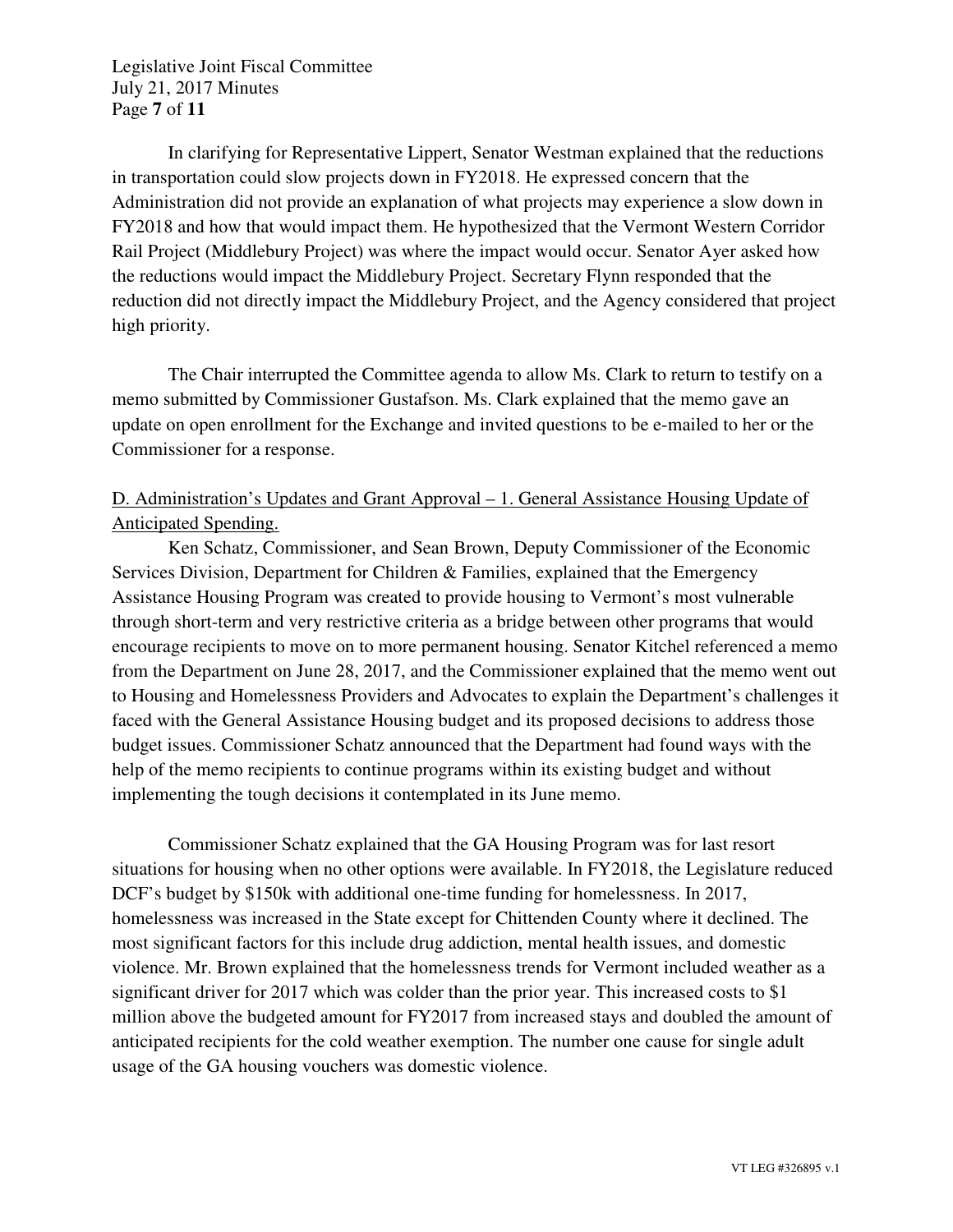Legislative Joint Fiscal Committee July 21, 2017 Minutes Page **8** of **11** 

Mr. Brown listed investments made by the State over the years that had a positive effect on homelessness that included warming sites and leased apartments through initiatives of domestic violence partners in Brattleboro, Bennington, and Rutland. However, there was continued growth of homelessness in Rutland and the Barre area. Senator Westman asked how far along was the Department in negotiating shelters in Barre and Rutland. Commissioner Schatz responded that the Department had preliminary meetings with those two communities and received positive responses. The Department could not confirm the shelters would be ready in time for winter of 2018. Senator Westman expressed disappointment for the lack of advancement toward the goal of shelters in Barre and Rutland because shelters are cheaper and a more positive place for housing than hotels. Families in shelters receive meals and some form of policing but families in hotels have none of those securities. Commissioner Schatz agreed but explained there were many challenges with siting and creating facilities in communities. Senator Kitchel added that the GA fund was never designed for what it was being used for today. She suggested that all resources for housing be reviewed for a more targeted system. Commissioner Schatz agreed that GA should only be used as a stop gap program, and added that the Department and the Agency are open to such a project.

# D.2 - Grant JFO#2883: One (1) limited-service position within the Department of Health titled Compliance and Enforcement Advisor to be a part of the Department.

Paul Daley, Chief Financial Officer, and David Englander, Senior Policy & Legal Advisor, Department of Health, reviewed the grant packet for JFO#2883 for a limited service position, advisor, as part of the Department's existing Lead Accreditation Certification Program. Representative Ancel asked if the appropriate chairs of the standing Committees had responded to the grant request. Dan Dickerson, Fiscal Analyst, Joint Fiscal Office, responded that Representative Deen, Chair of the House Committee on Natural Resources, Fish & Wildlife gave his approval of the grant. Senator Ayer voiced her approval for the grant as the Chair of the Senate Committee on Health & Welfare.

Senator Kitchel moved to accept the grant, and Representative Fagan seconded the motion. The Committee approved the grant.

## E. Revenue Update

Tom Kavet, the Legislature's Economist, distributed an Economic Review and Revenue Forecast Update as of July 2017, and reviewed the consensus forecast with the Committee. He explained that the TF was 1.2% below estimates primarily due to shortfalls in the yields for motor vehicle fees not producing as expected from the previous session, possibly due to some source data issues in estimates. The Education Fund (EF) was weaker than expected being onehalf of a percent below estimates. Referring to page 4, Mr. Kavet stated that the U.S. was on track for the longest sustained economic expansion (recovery) on record with slow but steady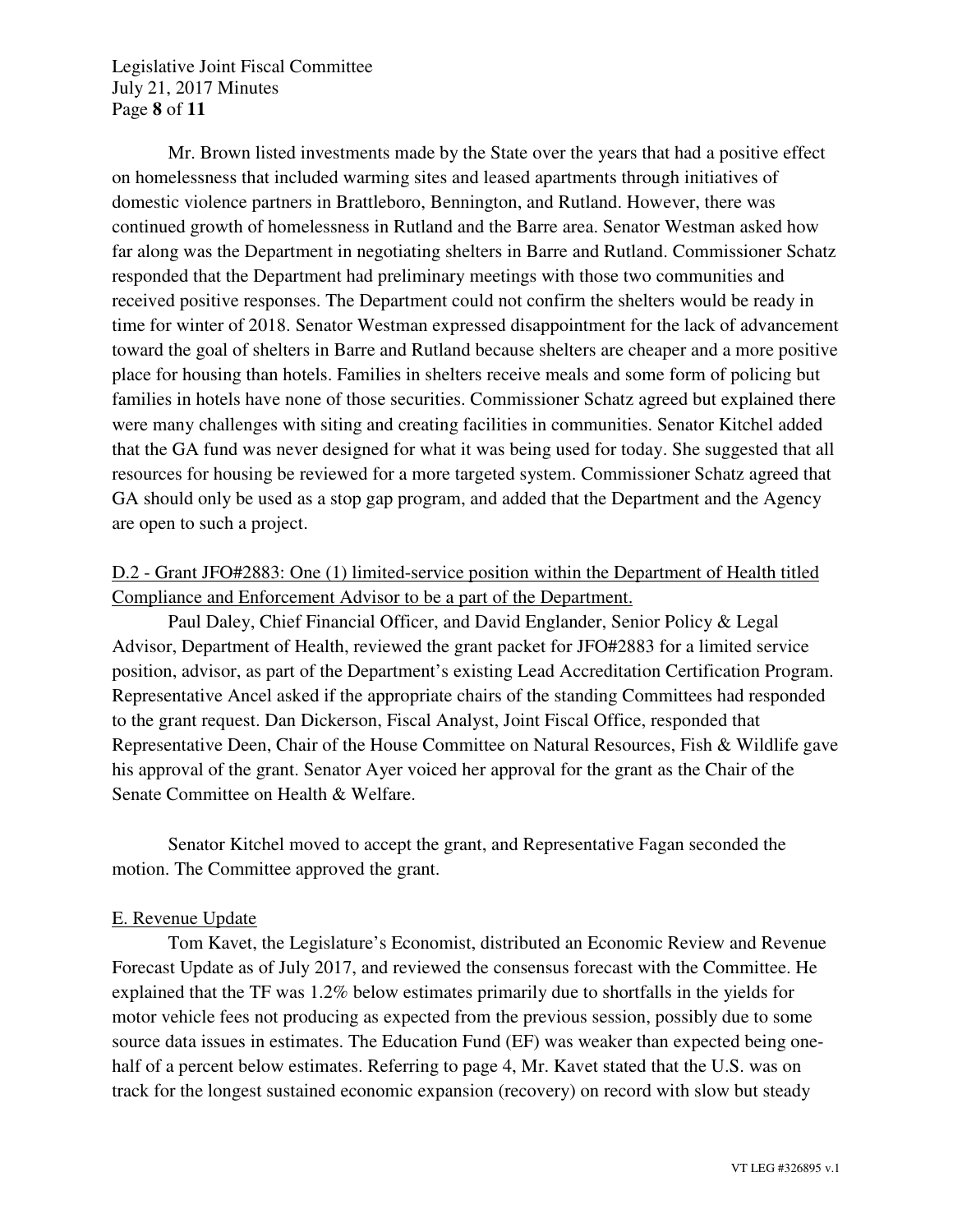Legislative Joint Fiscal Committee July 21, 2017 Minutes Page **9** of **11** 

measured growth. Senator Sears asked why Vermont was experiencing a revenue downgrade if the U.S. overall was experiencing steady economic expansion. Mr. Kavet responded that growth was not as fast as expected which caused an unanticipated revenue shortfall. He referred to page 18 explaining that there were relatively small adjustments to the ledger. Senator Sears commented that with health care growing at 12%, it was tough to expand revenue even at 2-3%. Mr. Kavet added that revenue to the State, especially in the Transportation Fund was not growing at even inflation rates, which was due to the structure of the tax base that suggested a bigger conversation. The State was showing more volatility in tax sources than in the past, especially with its reliance on personal and corporate income. One event in these areas could cause a large revenue impact such as the current corporate refund issue.

Mr. Kavet pointed out that Vermont's unemployment levels were the lowest in the nation. Representative Fagan asked whether Vermont may gain the new sales tax but lose local stores and hurt employment from the new Amazon-Sears deal. Mr. Kavet responded that the Sears addition to Amazon would affect New Hampshire more than Vermont as shown in a town level analysis between the two states on sales tax that he worked on with the Fiscal Office. The primary area of development for box stores has been on the New Hampshire side of the Connecticut River.

Mr. Kavet referred to pages 9 through 10 of the handout and explained that house prices increased in Chittenden County, but within the rest of the State, prices were stalled. Overall, residential construction was stalled within the State, shown on page 11 of the handout. However, more commercial activity was occurring with new construction of an \$80 million wind farm in Deerfield and other business-related activity that tallied to over one billion dollars.

Representative Ancel asked for a growth chart of the three major State funds, i.e.: GF, TF, and EF. Mr. Kavet referred to pages 23–25 of the handout and explained the charts look back 5 years and forward 2 years at the percentage of growth for each of the funds. He noted there was a \$9 million increase of funds, before transfers, between July FY2018 and January FY2019. One-half of this increase was due to a 1% or \$4 million formula change to EF from Sales & Use Tax that allocates 36% of revenue to the EF from 35% the previous year. Representative Ancel noted that the chart reflects that there was a 2% growth rate in GF from FY2017 to FY2018 and a projected 3.5% for FY2019. Mr. Kavet agreed with the rates but referred to the document's appendix for longer term rates.

## F. Preliminary Discussion on Rescission Process

Mr. Klein and Commissioner Greshin distributed and reviewed the statutory language on rescissions. Representative Ancel reiterated there would be a consensus forecast to the Emergency Board for approval that afternoon. The Committee would need to meet on the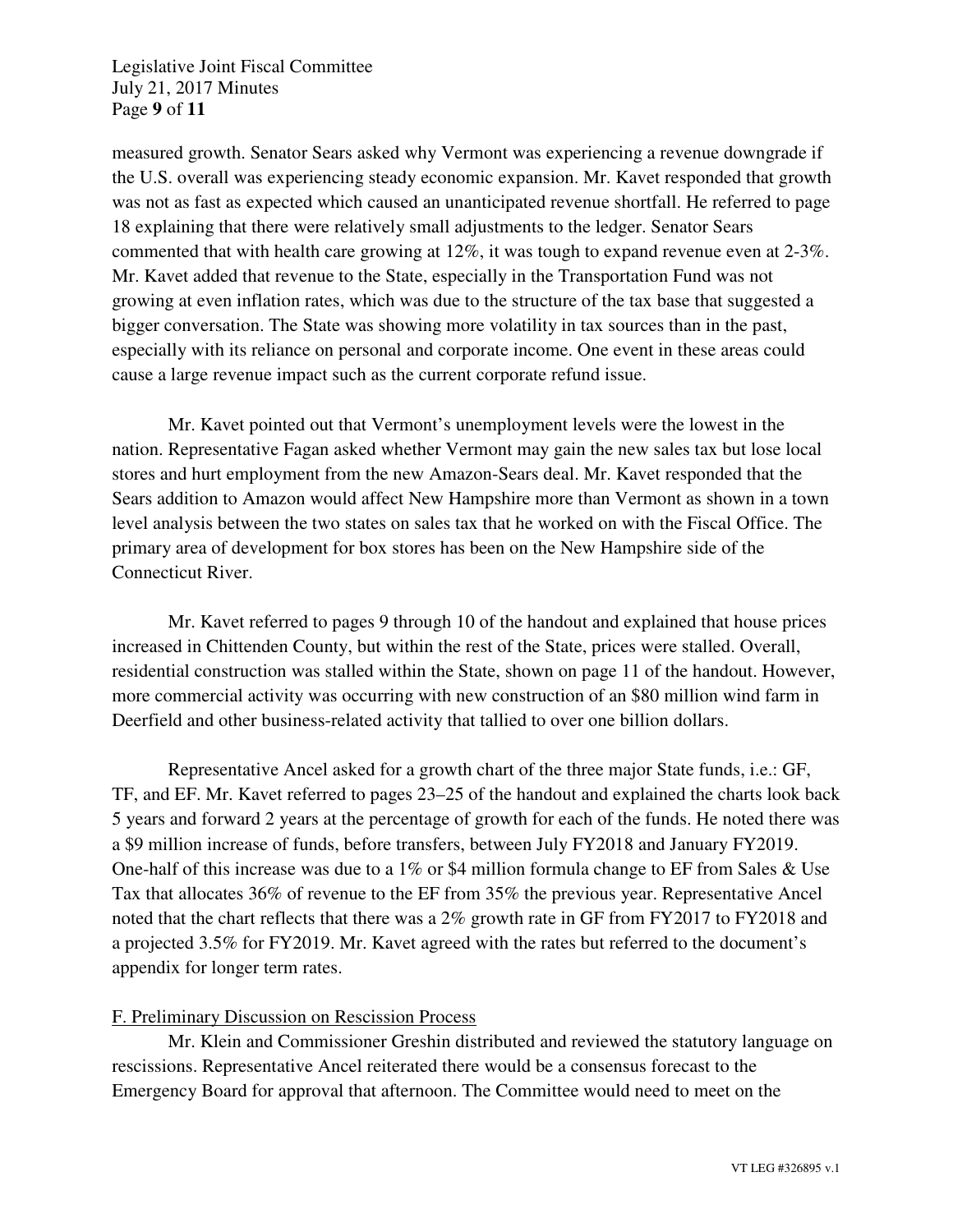Legislative Joint Fiscal Committee July 21, 2017 Minutes Page **10** of **11** 

Administration's proposed rescission plan when it was released, and that date had not yet been set. Commissioner Greshin stated that the Administration planned to address the Corporate revenue downgrade through one-time funds immediately, and then to address ongoing reductions over the next few weeks. He requested the Committee extend the time for submitting the rescission plan by a couple of weeks in order for his staff to scrub the budget and to prepare for the rating agencies meeting on August 8.

A Committee discussion ensued on a possible date for the Committee to receive the Administration's proposed plan and for a public hearing on the plan. The Committee decided to meet on August 17 and reserved August 18 in case it was needed for the public hearing or an additional Committee meeting. Representative Ancel reminded the Committee that once a rescission plan was presented by the Administration, the Committee was required to have a public hearing before taking action.

## G. Fiscal Office Update – 1. Fiscal Officer's Report

Mr. Klein distributed the Fiscal Officer's Report and introduced the Office's new fiscal analyst, Graham Campbell, whose focus would be on revenue. He would officially start at the office on August 8. Mr. Klein explained that the Minimum Wage Study Committee was being polled for its first meeting and it should start in August. He noted that State Employees and Teachers' Retirement funds returns exceeded estimates for FY2017. Also, the assumed rate or actuarial calculation was reduced from 7.9% to 7.5%. This will increase the funding obligation to the fund.

Mr. Klein explained that the Agency of Education (AOE) was working on the \$13 million recapture of health care savings from supervisory unions (SU) and school districts (SD). Representative Ancel added that on August 15 the SUs and SDs would receive notification from AOE. Mr. Klein explained there were a number of discussions on the implementation of the plan but additional conversations would need to ensue for more clarity, including working through a number of technical issues that had arisen.

Mr. Perrault distributed a preliminary Education Fund Outlook and reviewed the balance sheet for FY2017 and the FY2018 projections of the Education Fund. The Education Stabilization Reserve was projected at 3.6% for FY2018. Representative Ancel added that the Education Outlook review of preliminary data was a normal exercise to track the numbers. Mr. Perrault agreed and reiterated that the numbers were for a preliminary closeout of the fiscal year, and the next step in the Education Fund projections would be the process for estimating FY2019. He noted that the FY2018 budget reversions were not included in the current Education Outlook.